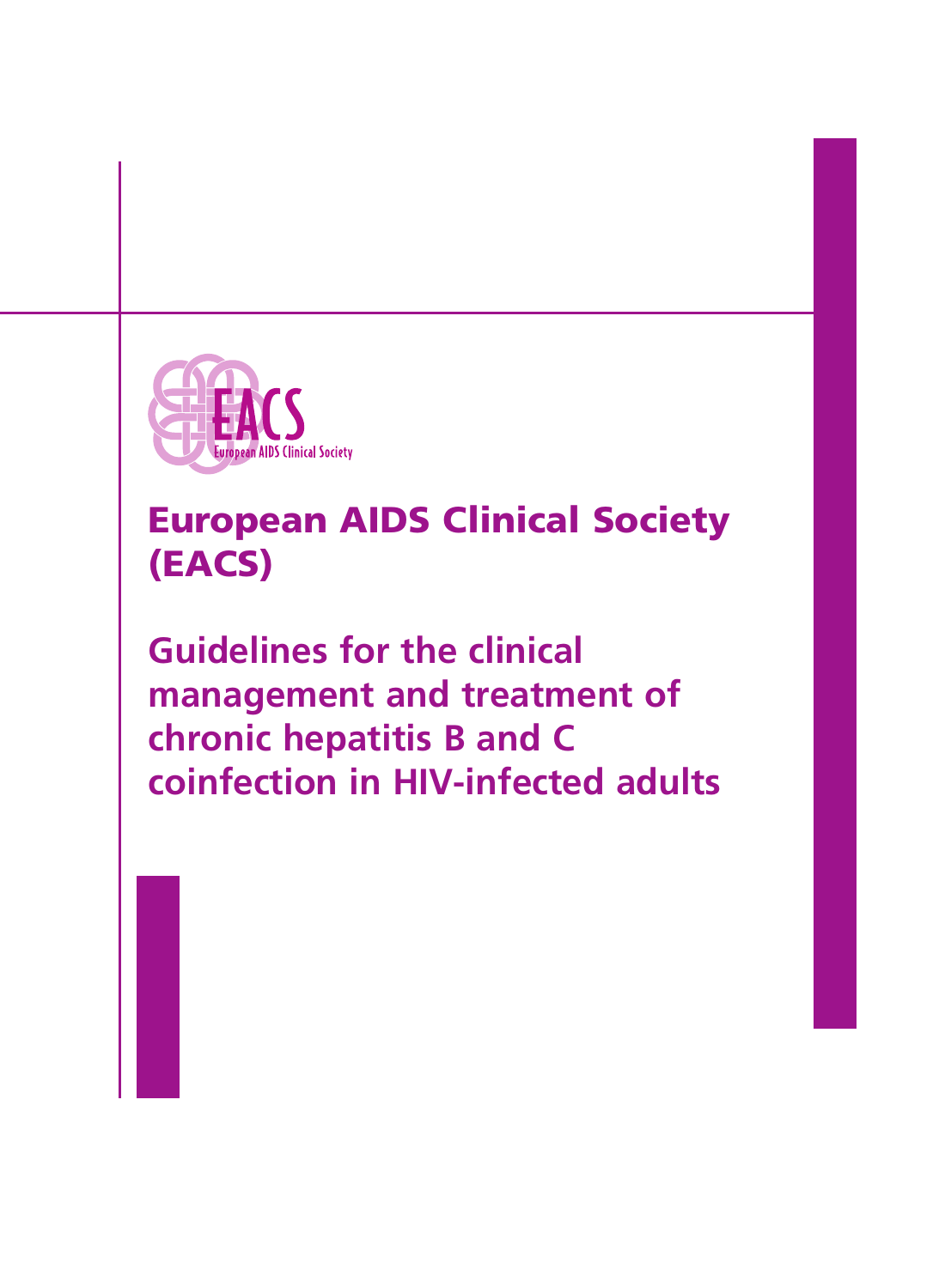These Euroguidelines result from the short statement of the first European Consensus conference on the treatment of chronic hepatitis B and C in HIV co-infected patients. J Hepatol 2005;42:615- 624, the updated recommendations from the HCV-HIV International Panel (Soriano V, Puoti M, Sulkowski M, Cargnel A, Benhamou Y, Peters M, Mauss S, Bräu N, Hatzakis A, Pol S, Rockstroh J. Care of patients coinfected with HIV and hepatitis C virus: 2007. AIDS. 2007;21:1073-1089) and from a discussion with the following panel:

#### **PANEL MEMBERS**

#### Jürgen Rockstroh (Chair), Bonn, Germany

Sanjay Bhagani, London, United Kingdom

> Raffaele Bruno, Pavia, Italy

Stefan Mauss, Dusseldorf, Germany

Lars Peters, Copenhagen, Denmark Massimo Puoti, Brescia, Italy

Vicente Soriano, Madrid, Spain

Cristina Tural, Barcelona, Spain

Yves Benhamou, Paris, France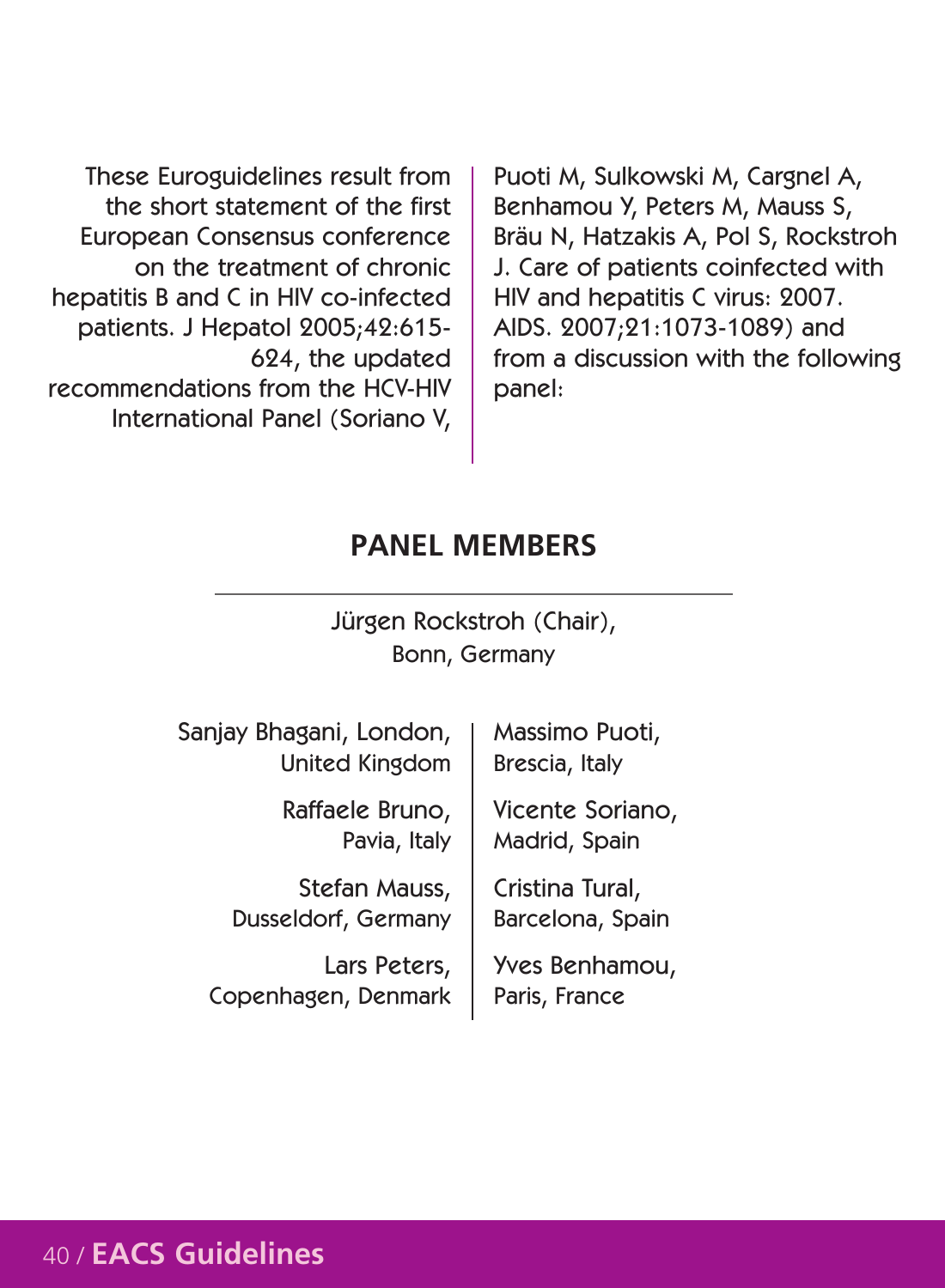# **General recommendations for counseling in patients with HIV and hepatitis coinfection**

#### **SCREENING**

- 1. All HIV-infected patients should be screened for hepatitis C at diagnosis and then on an annual basis. Screening for HCV in HIVinfected patients should be done using a third generation anti-HCV antibody test. A positive result should be followed by evaluation for the presence of HCV-RNA and the genotype should be determined. Patients with risk factors (ongoing IVDU, mucosal traumatic sex ;consider recent outbreak of acute HCV in msm) with unexplained increase in hepatic transaminases and a negative HCV antibody test should be offered an HCV-RNA test for early detection of a recent infection.
- 2. HIV-infected patients should be screened for hepatitis A and B.
- 3. Hepatitis delta antibodies should be screened for in all HBsAg+ patients.

#### VACCINATION

4. Patients lacking anti-HAV IgGantibodies and anti-HBV antibodies should be offered vaccination for the respective virus to prevent infection regardless of their CD4-count. The response to the vaccine is influenced by the CD4-count and level of HIV-RNA. In patients with low CD4-counts (< 200/µl) and ongoing HIV replication, HAART should be initiated first prior to respective vaccination. In case of insufficient

response (anti-HBs < 10 IU/l) revaccination should be considered. Double dose revaccination (40µg) at 3-4 vaccination time points (month 0, 1, 6 and 12) may help to improve response rates to vaccination.

Patients who failed to seroconvert after hepatitis B vaccination and remain at risk for HBV-infection should be monitored annually for serological markers of HBVinfection.

#### PREVENTION/SUPPORT

- 5. Psychological, social and medical support should be made available to stop patients with a high alcohol intake from drinking or to strongly advise them to limit alcohol consumption.
- 6. Substitution therapy (opioid replacement therapy) in patients with active drug abuse as a step towards cessation of active drug use should be considered; help provided (e.g. through needleand syringe-exchange programs) reduces the risk of reinfection including parenteral viral transmission (harm reduction strategy).
- 7. Since HBV and HIV and occasionally HCV are transmitted sexually, adequate counseling including the use of condoms is advisable. Mucosal traumatic sexual practices associated with a high risk of blood contact should be forbidden.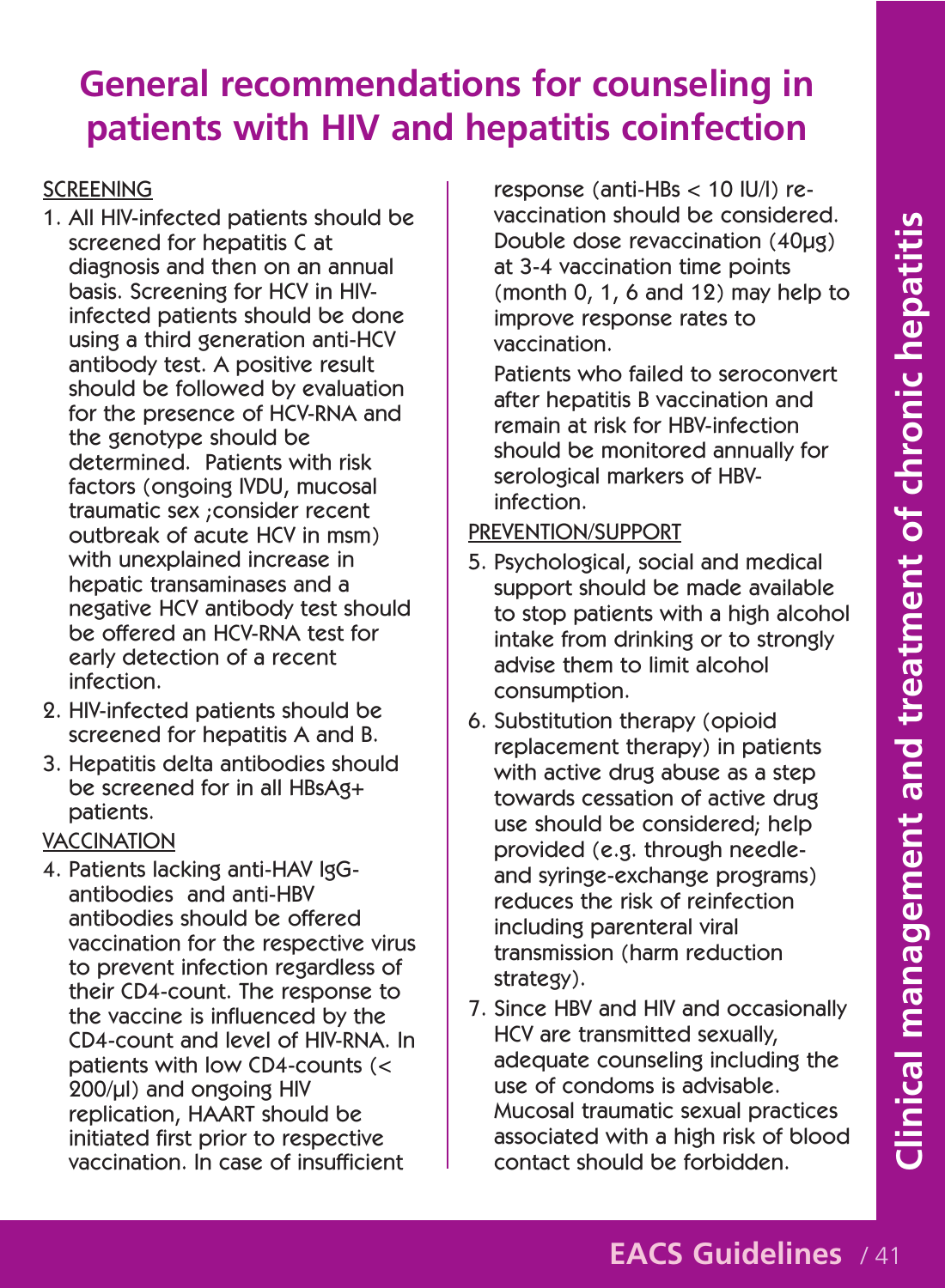## **Figure 1:**



changing, anti-HBV therapy may be

information on inflammation and other

or genome equivalents; one picogram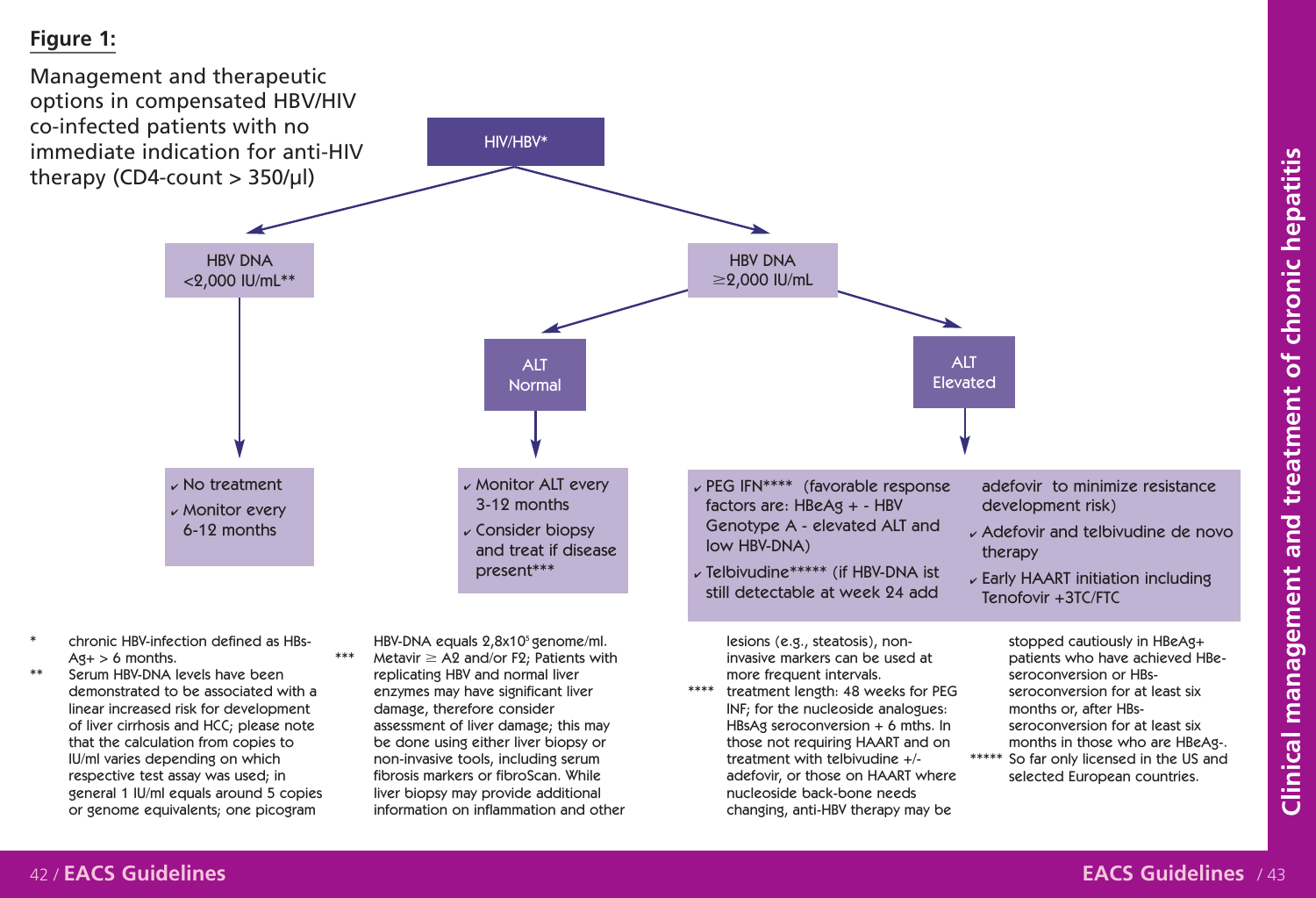## **Figure 2:**

Management and therapeutic options in compensated or cirrhotic HBV/HIV co-infected patients with an indication for HIV treatment (CD4-count  $\leqslant$  350/µl or already on <code>HAART</code>)



if feasible and appropriate from the perspective of maintaining HIV suppression In some cases of tenofovir intolerance (i.e. renal disease), entecavir 1 mg/day may be advisable.

\*\* some experts strongly think that any HBV-infected patient requiring HAART should receive TDF +3TC or FTC unless history of TDF intolerance

### 44 / **EACS Guidelines**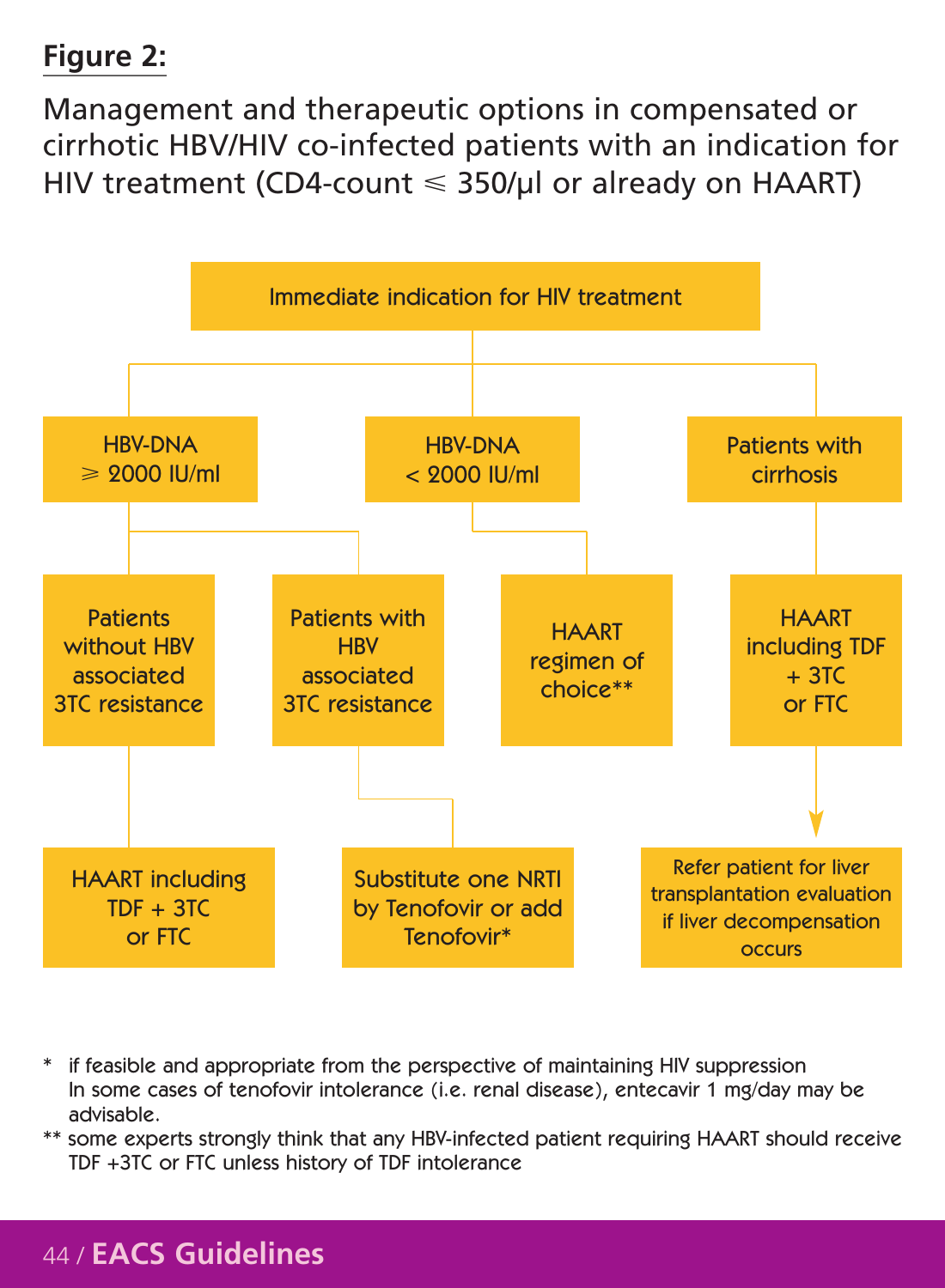#### **Table 1:**

Treatment recommendations for therapy of hepatitis C in HIV coinfection

- 1. HCV treatment offers the possibility of eradicating HCV within a defined treatment period. This is potentially advantageous for the subsequent management of the patient with HIV, and every patient should therefore be considered for treatment when the benefits of therapy outweigh the risks. This also needs to be seen in the context of faster liver fibrosis progression in HIV/HCV coinfection and with better HCV treatment outcome with improved management in these patients.
- 2. Information on liver fibrosis staging is important for making therapeutic decisions in coinfected patients. However, a liver biopsy is not mandatory for considering treatment of

chronic HCV. Current therapy is particularly recommended in patients with a high likelihood of achieving sustained virological response (SVR): genotype 2 or 3 and patients infected with genotype 1 if the viral load is low (<400.000- 500.000 IU/ml)

- 3. In case of the availability of a liver biopsy or Fibroscan demonstrating lower grades of liver fibrosis (F0-1), regardless of HCV genotype, treatment can be deferred. A liver disease stage assessment is especially important to perform in patients with a low chance of SVR.
- 4. The combination of Peg-IFNalpha and ribavirin (RBV) is the treatment of choice for HCV infection. The standard dose for Peg-IFN 2a is 180µg once weekly, and for Peg-IFN 2b it is 1.5 µg/kg >>>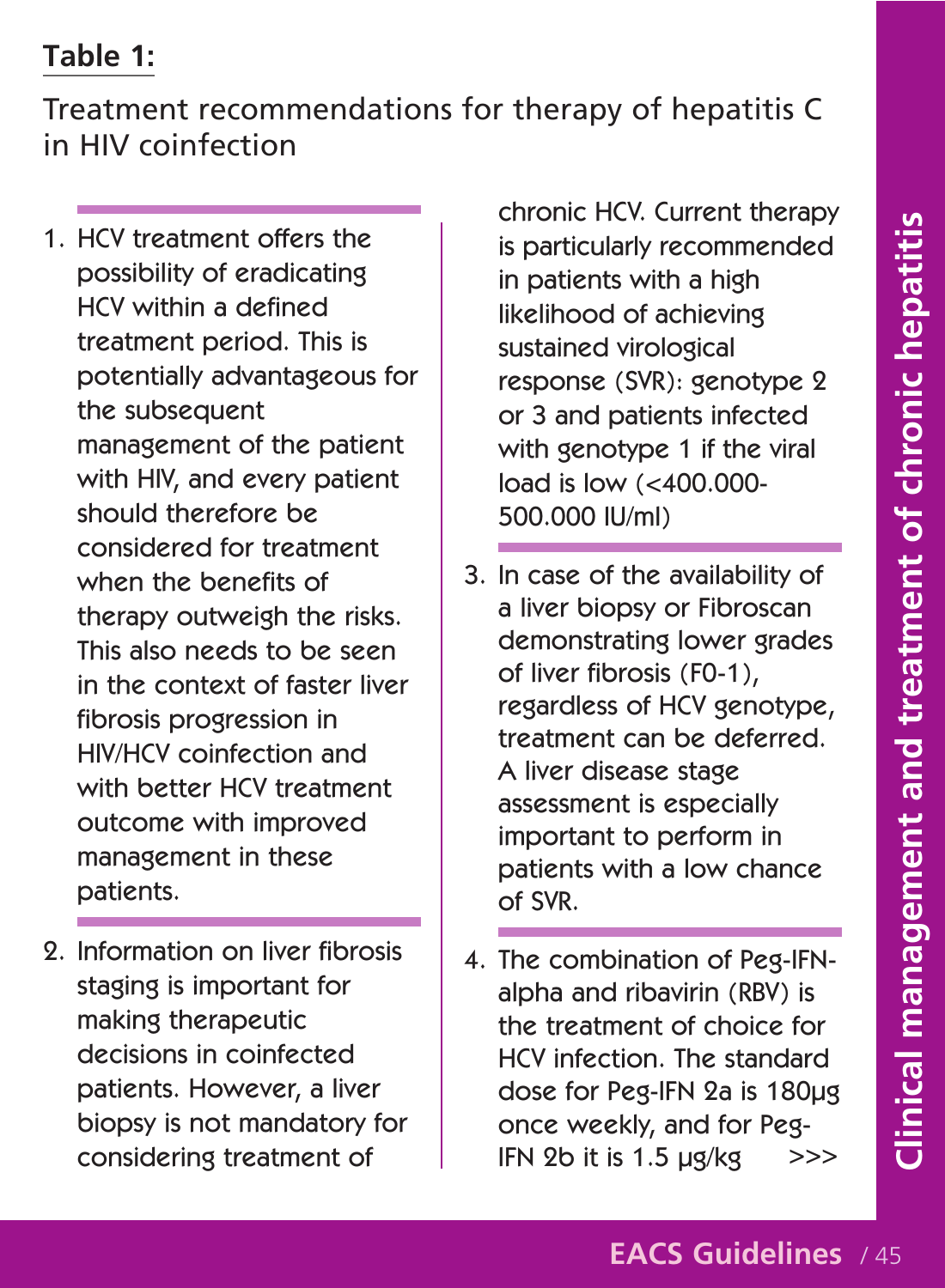bodyweight once weekly. An initial weight adapted dose of RBV of 1000 (wt < 75kg) -1200  $(wt > 75k<sub>g</sub>)$  mg daily (administered bid) is recommended for all genotypes.

- 5. The primary aim of anti-HCV treatment is sustained virological response defined as undetectable serum HCV-RNA 24 weeks after the end of therapy, evaluated using sensitive molecular tests.
- 6. If chronic hepatitis C is detected early in the course of HIV infection (before the initiation of HAART is necessary), treatment for chronic HCV is advised. However, if a coinfected patient has severe immunodeficiency (CD4 count < 200 cells/µl), the CD4 count should be improved using HAART prior to commencing anti-HCV treatment. Patients with a CD4 relative percentage >25% are more likely to achieve SVR than lower CD4 percentage.
- 7. If an early virological response of at least 2 log10 reduction in HCV-RNA compared to baseline is not achieved at week 12, treatment should be stopped (figure 3).
- 8. During Peg-FN plus ribavirin therapy, ddI is contraindicated in patients with cirrhosis and should be avoided in patients with less severe liver disease. D4T and AZT also if possible should be avoided. The role of abacavir is uncertain at this point but cohort data at least suggests lower SVR results in patients receiving abacavir containing HAART.
- 9. In patients with acute HCVinfection HCV therapy is recommended if the HCV-RNA is confirmed positive (1 week apart) by week 12 post HCV transmission as SVR rates following treatment of acute HCV-infection are higher than for treatment of chronic HCV.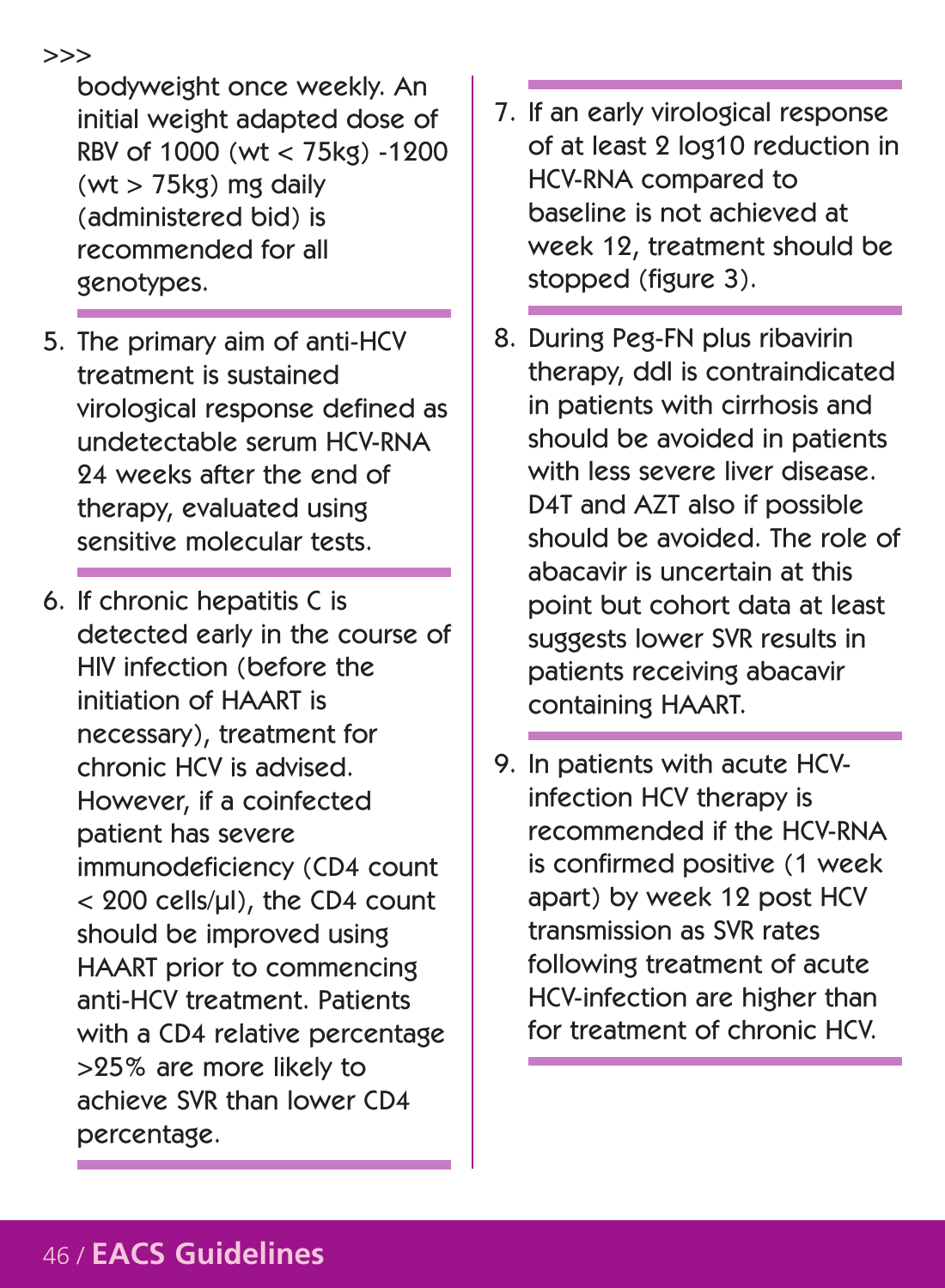### **Table 2:**

### Diagnostic procedures for hepatitis C in HIVcoinfection

Diagnosis of hepatitis C

HCV-Ab (positive 1-5 months after infection, may rarely be lost with immunosuppression)

HCV-RNA levels\* (while not prognostic for progression, it is for response to treatment)

Status of liver damage

Grading of fibrosis (e. g. Fibroscan, liver biopsy, serum fibromarkers\*\*)

Hepatic synthetic function (e. g. coagulation, protein, albumin, CHE)

Ultrasound and AFP every 6 months in cirrhotics (gastroscopy upon diagnosis of cirrhosis and every 1-2 years thereafter)

Before HCV treatment

HCV genotype and serum HCV-RNA

Autoantibodies (ANA, SMA, ANCA and LKM1)

TSH, thyroid autoantibodies if applicable;

Monitoring of HCV treatment

Differential blood count and liver enzymes every 2-4 weeks

HCV-RNA at week 4 (to evaluate rapid virological response), week 12, 24, 48, (72 if applicable) and 24 weeks after stopping HCV therapy

CD4-count every 12 weeks

TSH every 12 weeks

- \* Low viral load defined as less than 400,000 IU/l when using pegIFN+RBV. There is no standard conversion formula for converting the amount of HCV-RNA reported in copies/ml to the amount reported in IU. The conversion factor ranges from about one to five HCV-RNA copies per IU.
- \*\*Serum fibromarkers include APRI, FIB-4, Hyaluronic acid, Fibrotest, Forns and other indexes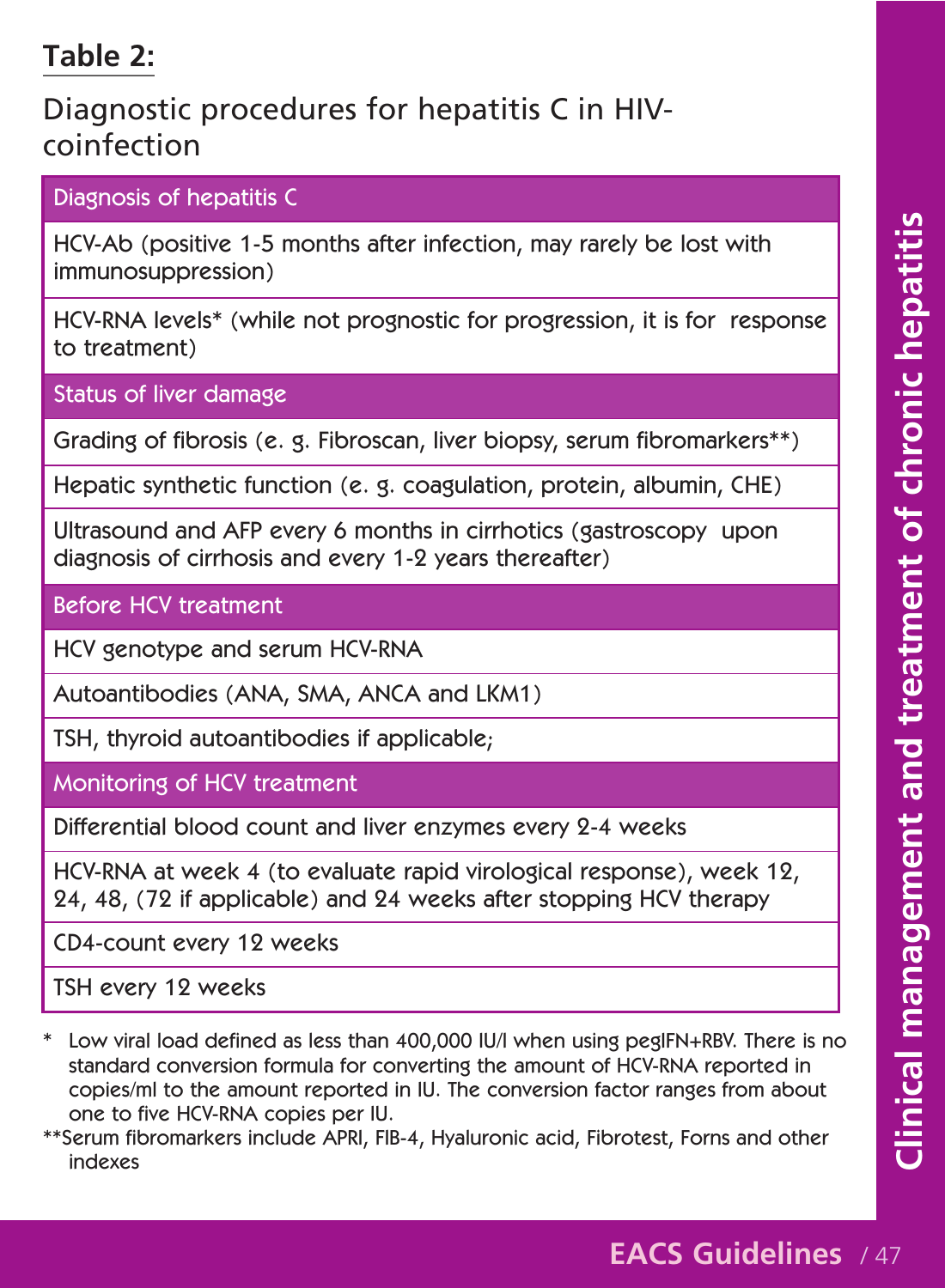# **Figure 3:**

Proposed optimal duration of HCV therapy in HCV/HIVcoinfected patients.



\* In patients with baseline low viral load (<400 000 IU/l) and minimal liver fibrosis.